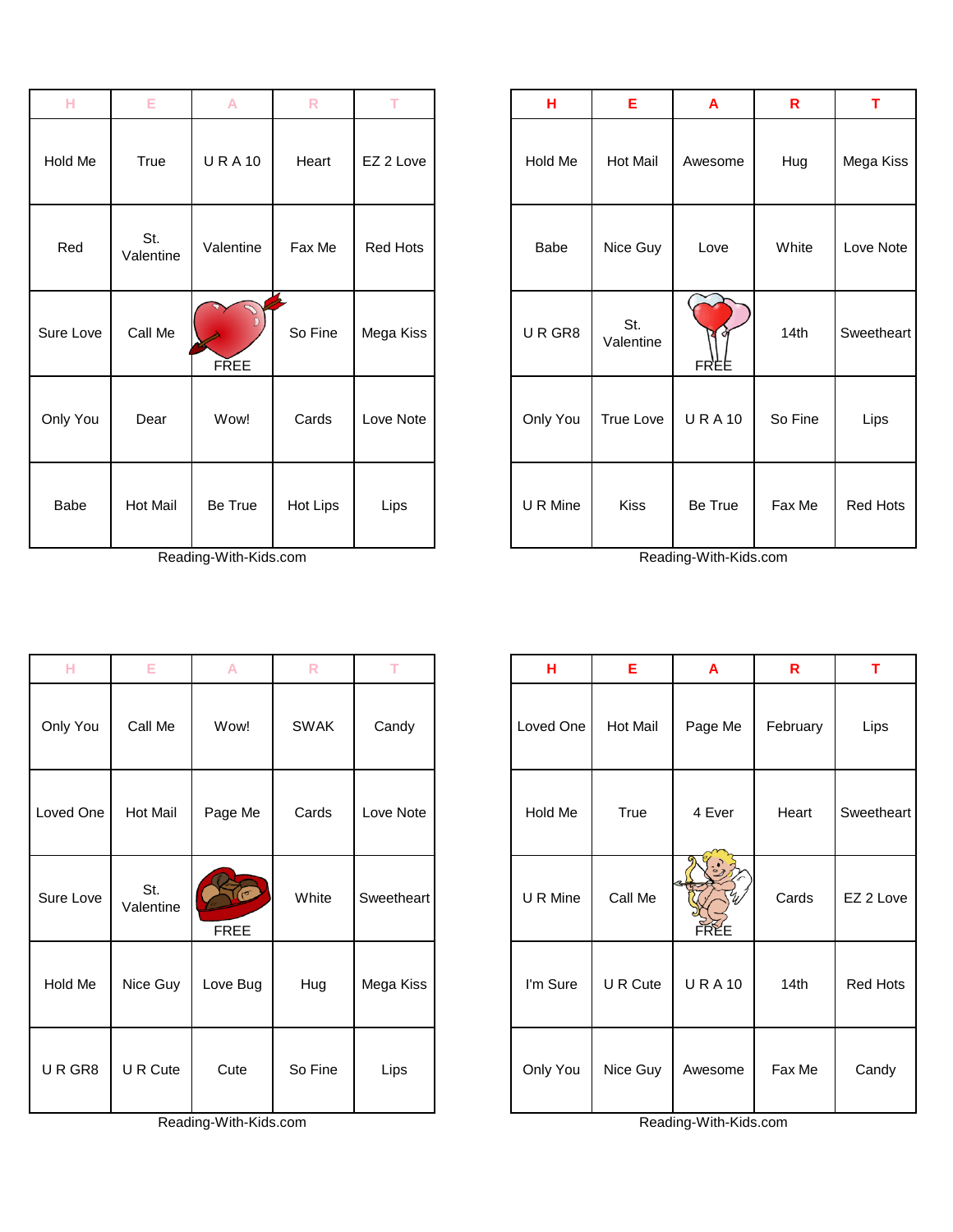| н         | Е           | A           | $\mathsf R$ | T.              | н         | E                | A                | $\mathbf R$ | T.             |
|-----------|-------------|-------------|-------------|-----------------|-----------|------------------|------------------|-------------|----------------|
| Loved One | True Love   | Love        | Hug         | Mega Kiss       | Only You  | U R Cute         | Cute             | February    | Date           |
| Babe      | Hot Mail    | 4 Ever      | White       | Love Note       | Hold Me   | Call Me          | 4 Ever           | Fax Me      | <b>Sweethe</b> |
| Only You  | True        | <b>FREE</b> | 14th        | Lips            | Babe      | True Love        | <b>O</b><br>FREE | 14th        | Cookie         |
| U R Mine  | <b>Kiss</b> | Be True     | So Fine     | Date            | I'm Sure  | St.<br>Valentine | Love Bug         | Cards       | Lips           |
| Hold Me   | Dear        | Awesome     | Fax Me      | <b>Red Hots</b> | Cool Dude | Nice Guy         | Be True          | <b>SWAK</b> | Mega K         |

| .        |                 |                       | <b>ALC 1999</b> |           | . .       |                  | л.                    | . .         |            |
|----------|-----------------|-----------------------|-----------------|-----------|-----------|------------------|-----------------------|-------------|------------|
| oved One | True Love       | Love                  | Hug             | Mega Kiss | Only You  | U R Cute         | Cute                  | February    | Date       |
| Babe     | <b>Hot Mail</b> | 4 Ever                | White           | Love Note | Hold Me   | Call Me          | 4 Ever                | Fax Me      | Sweetheart |
| Only You | True            | <b>FREE</b>           | 14th            | Lips      | Babe      | True Love        | FREE                  | 14th        | Cookies    |
| J R Mine | Kiss            | Be True               | So Fine         | Date      | I'm Sure  | St.<br>Valentine | Love Bug              | Cards       | Lips       |
| Hold Me  | Dear            | Awesome               | Fax Me          | Red Hots  | Cool Dude | Nice Guy         | Be True               | <b>SWAK</b> | Mega Kiss  |
|          |                 | Reading-With-Kids.com |                 |           |           |                  | Reading-With-Kids.com |             |            |

| H         | E                | A           | $\overline{\mathsf{R}}$ | T         | н         | E                | $\overline{A}$ | $\mathbf R$ | T          |
|-----------|------------------|-------------|-------------------------|-----------|-----------|------------------|----------------|-------------|------------|
| Hold Me   | Dear             | Be True     | 14th                    | Date      | Red       | Hot Mail         | <b>URA10</b>   | Fax Me      | Mega Kiss  |
| Cool Dude | True Love        | Love Bug    | Hug                     | Lips      | URGR8     | Call Me          | Be True        | <b>SWAK</b> | Sweetheart |
| U R Mine  | Kiss             | <b>FREE</b> | Heart                   | EZ 2 Love | U R Mine  | St.<br>Valentine | FREE           | Cards       | EZ 2 Love  |
| Babe      | St.<br>Valentine | Wow!        | Fax Me                  | Pink      | I'm Sure  | <b>True</b>      | Wow!           | Hug         | Cookies    |
| Red       | Call Me          | Page Me     | <b>SWAK</b>             | Red Hots  | Sure Love | Nice Guy         | Page Me        | 14th        | Pink       |

| Hold Me   | Dear             | Be True               | 14th        | Date            | Red       | <b>Hot Mail</b>  | <b>URA10</b>          | Fa:          |
|-----------|------------------|-----------------------|-------------|-----------------|-----------|------------------|-----------------------|--------------|
| Cool Dude | <b>True Love</b> | Love Bug              | Hug         | Lips            | URGR8     | Call Me          | Be True               | <b>SV</b>    |
| U R Mine  | Kiss             | <b>FREE</b>           | Heart       | EZ 2 Love       | U R Mine  | St.<br>Valentine | <b>FREE</b>           | $C\epsilon$  |
| Babe      | St.<br>Valentine | Wow!                  | Fax Me      | Pink            | I'm Sure  | True             | Wow!                  | $\mathsf{H}$ |
| Red       | Call Me          | Page Me               | <b>SWAK</b> | <b>Red Hots</b> | Sure Love | Nice Guy         | Page Me               | $\mathbf{1}$ |
|           |                  | Reading-With-Kids.com |             |                 |           |                  | Reading-With-Kids.com |              |